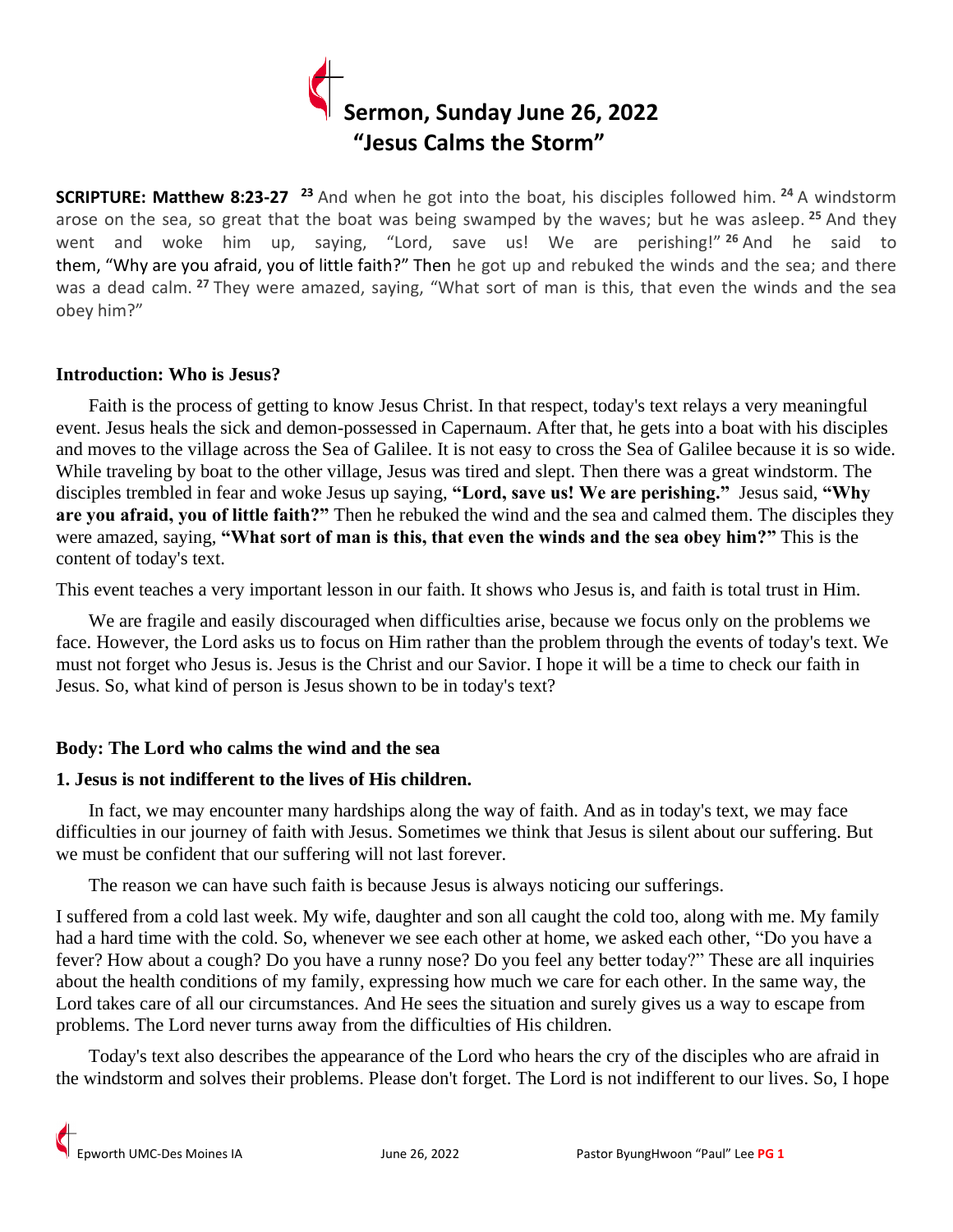we have the faith to ask the Lord for help during difficulties. So, what kind of person is Jesus shown to be in today's text?

## **2. Jesus is always with us.**

 Today's text shows that Jesus is always near to us. It is when we do not have people around us to solve problems together, we feel the magnitude of the difficulties that come in our lives. In these situations, we experience even more intense anxiety and fear.

 But the Lord knows better than anyone what our inner nature is. If you look at today's text, we can see that even the disciples, who have been fishing for a long time in the Lake of Galilee, feel anxiety and fear amid sudden difficulties. The Lord knows well that even though we seem to have a lot of ability and experience in life, we are easily broken in the face of difficulties.

 The Lord knows that the disciples in today's text have little faith. In other words, He is aware of our shortcomings. So, we don't have to live pretentiously to be seen by others before the Lord. The Lord accepts us as we are.

 So, the way we can overcome the fear within us is to be convinced that Jesus, who knows us better than we know ourselves, is with us now. Therefore, the Bible says fear is an attitude without faith. My dear brothers and sisters! Please remember Jesus, who is here with us now. So, what kind of person is Jesus shown to be in today's text?

## **3. Jesus is the Messiah.**

 Today's text proclaims to us that Jesus is the Messiah. All things are under the control of the Lord. So, at the words of Jesus, the wind and the sea became calm. All things obey the Creator's command.

 It also shows clearly that no matter how great the winds and waves of suffering that are approaching us, we have no choice but to obey the words of Jesus. The fundamental problem of man can be solved only through Jesus Christ. So, we need faith to trust the Lord.

 Please remember: True faith is absolute trust in Jesus. In today's text, when the disciples met a windstorm, they tried to solve the problem with their wisdom and strength. However, the disciples faced a limit. Then they woke up Jesus. Jesus said to the disciples, **"Why are you afraid, you of little faith?" (v.26).** We are like the disciples in the boat on the Sea of Galilee today, with little faith and lack of ability. Nevertheless, the Lord loves such disciples and us.

 Jesus commended two persons for having "great faith" during his three-year public ministry. Both were Gentiles, one a Roman centurion and the other a Canaanite woman.

**Let's see Matthew 8:10. "I tell you the truth, I have not found anyone in Israel with such great faith."** In this verse, the Lord commended the centurion's faith that Jesus could heal his servants with just the word.

 Also, when a Canaanite woman asked Jesus to heal her daughter, Jesus vehemently refused, saying, **"It is not right to take the children's bread and toss it to their dogs."**

But the woman said, **"Yes, Lord, but even the dogs eat the crumbs that fall from their masters' table."** Then Jesus answered, **"Woman, you have great faith! Your request is granted." And her daughter was healed that very hour. (Matthew 15:28)**

 May we also have the confident faith in the Lord that the Gentile centurion and the Canaanite woman show us.